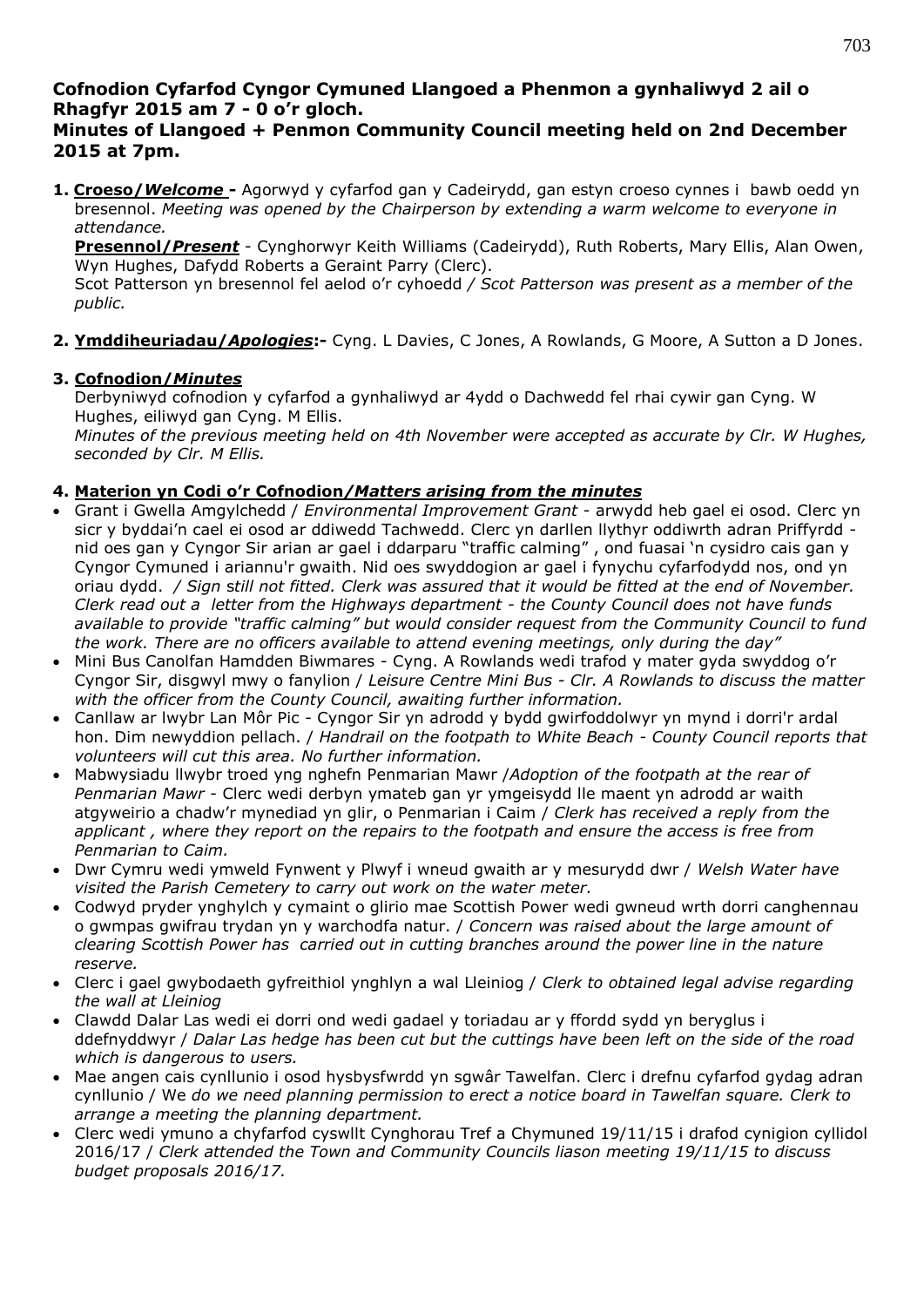Apêl Eisteddfod Môn 4-12 Awst 2017 / *Eisteddfod Môn Appeal 4 – 12 August 2017* - Clerc i drefnu cyfarfod ar y cyd gyda Llanddona yn y flwyddyn newydd / *Clerk to arrange a joint meeting with Llanddona in the New Year.*

#### **5. Datgan Diddordeb/***Declaration of interest*

- Cyng. M Ellis ar drafodaeth Grŵp Cymunedol. *Clr M Ellis on the discussion about the Community Group.*
- Cyng. A Owen ar drafodaeth Neuadd y Pentre' / *Clr. A Owen on the discussion about the Village Hall.*

## **6. Sylwadau Ceisiadau Cynllunio/***Planning Applications*

- 35C322 Cais llawn ar gyfer codi annedd ynghyd a chreu tanc septig ar dir tu cefn i Penmarian Mawr / *Full application for the erection of a dwelling together with the installation of a septic tank on land to rear of Penmarian Mawr -* penderfynwyd y Cyngor Cymuned gwneud y sylwadau canlynol / *it was resolved for the Community Council to make the following observations:-*
	- Fydd effaith negyddol mawr ar bensaernïaeth leol bentrefan Penmarian gyda'r cynllun hwn / *This plan will have a major negative impact on the local architecture in the hamlet of Penmarian.*
	- Mae mynediad i'r safle dros y tir comin yn anaddas / *Access to this site over common land is unsuitable.*
	- Bydd y fynedfa i'r safle yn cael effaith mawr ar ddefnyddwyr y llwybr arfordirol / *The entrance to this site will have a major impact on users of the coastal path.*

Derbyniwyd nifer o lythyrau ynghlyn ar gais oddi wrth drigolion lleol / *A number of letters were also received from local residents.*

- 35C323 Cais llawn i ddymchwell yr annedd besennol a'r adeilad allanol cysylltiedig â chodi annedd gyda gwaith cysylltiedig yn Cerrig, Penmon / *Full application for the demoltion of existing dwelling and associated outbuildings and the erection of a replacement dwelling with associated works at Cerrig, Penmon* - penderfynwyd y Cyngor Cymuned gwneud y sylwadau canlynol / *it was resolved for the Community Council to make the following observations:-*
	- Mae effaith weledol y cynllun hwn yn hollol allan o gymeriad ac nid yw'n gweddu i'r bensaeriaeth lleol yn y pentrefan bach yma, sydd o fewn AHNE / *The visual impact of this design is totally out of character and does not blend in with the local architecture in this small hamlet which is within AONB.*

## **7. Adroddiad gan y Cynghorwr Lleol /** *Report by the County Councillor*

7.1 Cyng. A Rowlands (drwy e-bost / *through e-mail*) – adborth gan Dwr Cymru ar fanylion gwaith diweddar a wnaed / *feedback from Welsh Water on the recent works carried out.*

#### **8. Neuadd y Pentre'/***Village Hall*

- Pwyllgor y Neuadd yn edrych i newid llenni'r llwyfan / *Village Hall committee looking to replace the stage curtain.*
- Clo'r prif ddrws wedi ei newid / *Lock on the main door has been replaced*.
- Cyng. W Hughes pryder wedi codi ynglŷn â dyletswyddau'r gofalwr ifanc yn gweithio ben ei hun / *Concern has been raised regarding the duties of the young caretaker working alone.*

## **9. Grŵp Cymunedol - Ffrindiau Llangoed/***Community Group*

- Cyng. M Ellis Sesiwn bingo diweddar wedi codi £900 tuag at y ffrâm chwarae / *Recent bingo session raised £900 towards the play frame.*
- Cyng. R Roberts dilyn cyfarfod diweddar, canmolodd swyddog o'r Cyngor Sir gwaith y grŵp Cymunedol / *Following a recent meeting, an officer from the County Council praised the work of the Community group.*

## **10. Prosiect Afon Lleiniog /** *Lleiniog Project*

Cyfarfod 24/11 - Clerc, Cyng. R Roberts, S Hunt ac G Pritchard*.*

- 10.1 Trafodwyd rhaglen gwaith ar gyfer 2016-17 gyda chyllideb lai / *Discussed the schedule of work for 2016-17 with a reduced budget.*
- 10.2 Codwyd pryder ynglŷn â llwybr troed newydd ger Glan-llyn, mae cymaint o ddŵr yn dod o'r "sink hole" ac yn golchi wyneb y llwybr. Mae'r sink hole wedi ei gysylltu ar waith carthffos is lawr / *Concern was raised regarding the amount of water from the sink hole that is washing the surface of the new footpath by Glan-llyn. The sink hole is connected to the sewer works lower down.*